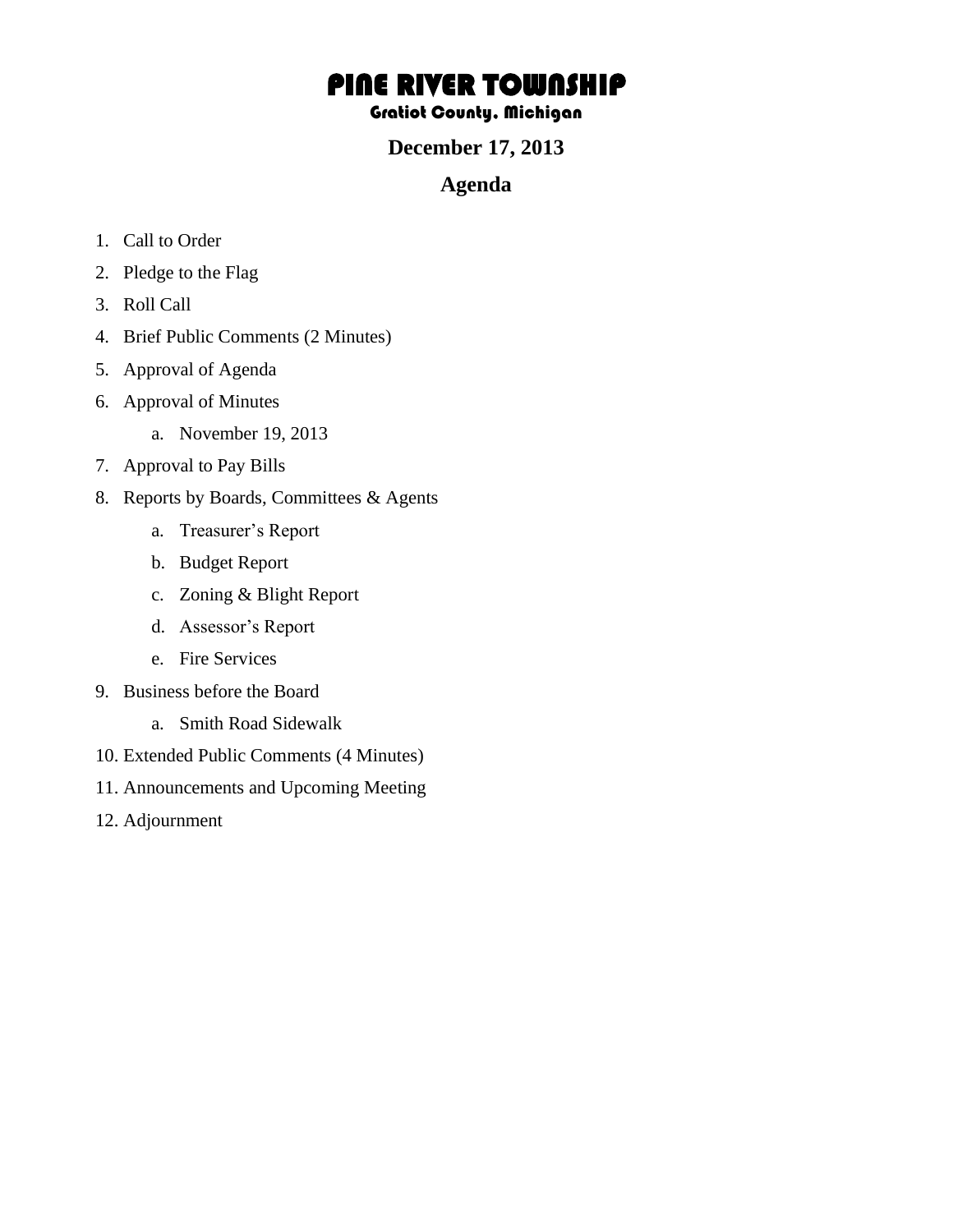# **MINUTES OF THE PINE RIVER TOWNSHIP BOARD MONTHLY MEETING DECEMBER 17, 2013**

- 1. The regular monthly meeting of the Pine River Township Board was called to order at 7:00 pm by Supervisor Beeson at the Township Hall.
- 2. Pledge the flag: The board and the public said the pledge to the flag.
- 3. Roll Call: Beeson: present, Moeggenborg: absent, Best present, Baker: absent, Rademacher: present. (3) board members present (2) absent Moeggenborg, Baker.
- 4. Brief Public comments (2 minutes): None:
- 5. Approve the Revised Agenda: Motion by Best: second by Rademacher: to approve the revised agenda (added 9b. and 9c.) as presented. All present board members approved. Motion carried 3-0.
- 6. Approve the Minutes: Motion by Best: second by Rademacher: to approve the Regular Meeting Minutes of November 19, 2013. All present board members approved. Motion carried 3-0.
- 7. Approval to Pay Bills: Motion made by Rademacher: second by Best: to pay bills as presented in the amount of \$ 13,767.25. All present board members approved. Motion carried 3-0.
- 8. Reports by Boards, Committees & Agents
	- a. Treasurers Report Discussion; report placed on file.
	- b. Budget Report Discussion: report placed on file.
	- c. Zoning & Blight Officer Discussion: report placed on file
	- d. Assessor Report No report.
	- e. Fire Services Discussion.
- 9. Business before the Board
	- a. Smith Road Sidewalk

Ron Turner from City of Alma gave a short presentation on the project that will start late summer of 2014 with most of the funding coming from a grant from the State.

b. Appoint P.R.T. Representative to sit on Airport Authority Board

Motion by Rademacher: second by Best to approve the appointment of Kevin Beeson to represent Pine River Township on Gratiot Community Airport Authority Board for a (4) year term. .All present board members approved. Motion carried 3-0.